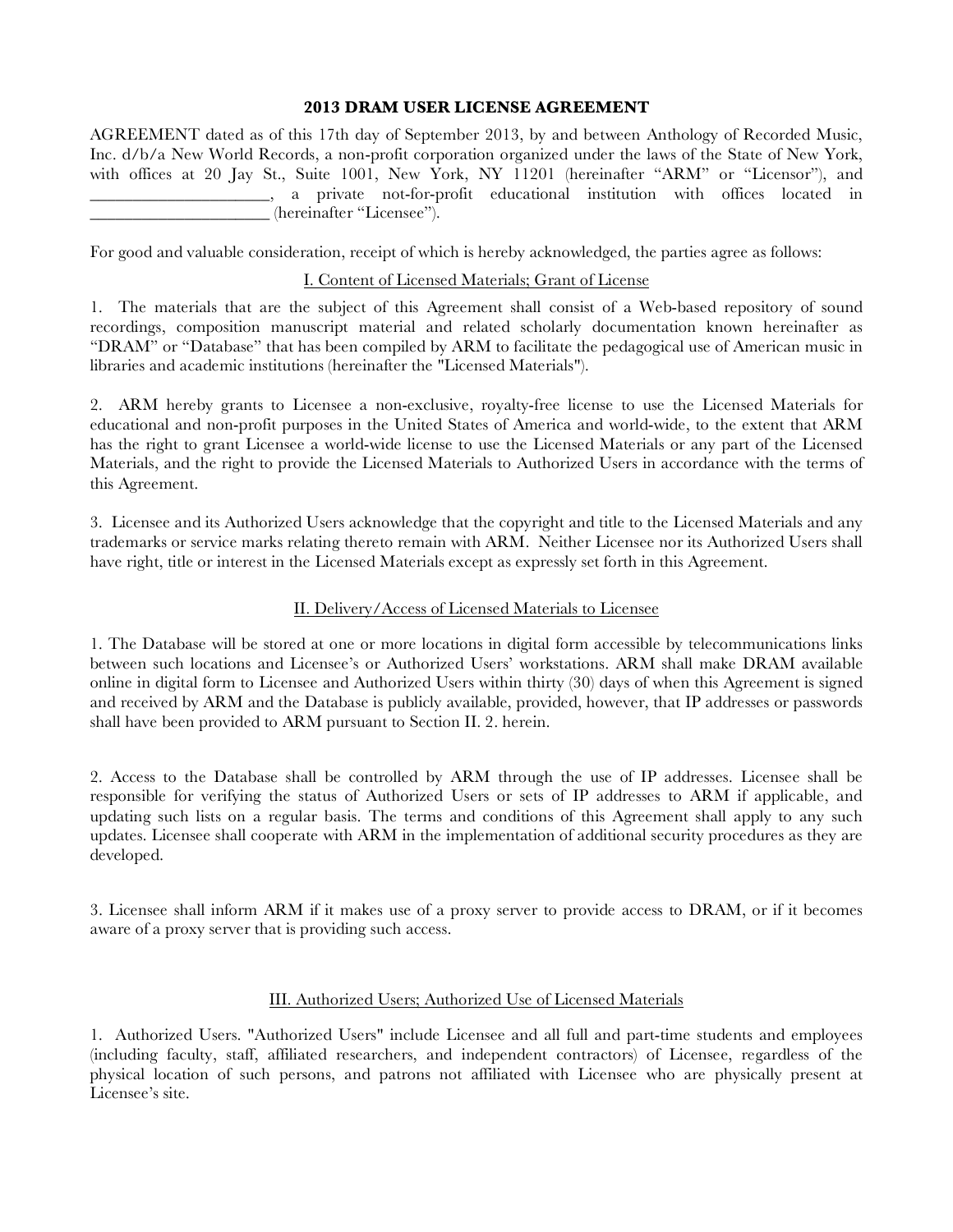2. Authorized Uses. Licensee and Authorized Users may make full use of the Licensed Materials for research, education and other non-commercial uses subject only to the restrictions set forth in Section V of this Agreement. By way of illustration and not as any limitation of the foregoing right to use the Licensed Materials, Licensee and Authorized Users may use the Licensed Materials as follows for research, education or other noncommercial purposes:

a) Display. Licensee and Authorized Users shall have the right to electronically display textual and visual Licensed Materials and to access and listen to all audio Licensed Materials.

b) Digitally Copy. Licensee and Authorized Users may download and digitally copy a reasonable portion of the textual and visual Licensed Materials.

c) Databases. Authorized Users shall be permitted to extract or use textual or visual information contained in the Database for educational, scientific, or research purposes, including extraction and manipulation of information for the purpose of illustration, explanation, example, comment, criticism, teaching, research, or analysis.

d) Electronic Links. Licensee may provide electronic links to the Licensed Materials from Licensee's web page(s), including electronic reserve links for use of the Licensed Materials in connection with specific courses of instruction offered by Licensee, and is encouraged to do so in ways that will increase the usefulness of the Licensed Materials to Authorized Users.

e) Scholarly Sharing. Authorized Users may transmit to third party colleagues in hard copy or electronically, minimal, insubstantial amounts of the textual or visual Licensed Material for personal use or scholarly, educational, or scientific research or professional use but in no case for re-sale or renting. In addition, Authorized Users shall have the right to use, with appropriate credit, excerpts from the textual or visual Licensed Materials in the Authorized User's own scientific, scholarly and educational works.

f) Interlibrary Loan. Licensee may fulfill requests for textual and visual content from other institutions, a practice commonly called Interlibrary Loan. Licensee agrees to fulfill such requests in compliance with Section 108 of the United States Copyright Law (17 USC 108, "Limitations on exclusive rights: Reproduction by libraries and archives") and clause 3 of the Guidelines for the Proviso of Subsection 108(g)(2) prepared by the National Commission on New Technological Uses of Copyrighted Works.

g) Fair Use. Licensee and Authorized Users may make all use of the Licensed Materials as is consistent with the Fair Use Provisions of the United States Copyright Law and international law. Nothing in this Agreement is intended to limit in any way whatsoever Licensee's or any Authorized User's rights under the Fair Use provisions of United States or international law to use the Licensed Materials.

h) Data Sharing. Licensee shall cooperate with Licensor at Licensor's request in gathering data on usage of the Database, and shall provide such data to each other upon request. The costs associated with these and all user studies will be absorbed by the Licensor with no cost to the Licensee. Notwithstanding the foregoing, the parties shall not provide data from which an individual user could be identified, unless such disclosure is reasonably necessary for pursuing a claim or investigation concerning alleged violation(s) of the Authorized Use or is in response to a subpoena, court order, or other legal proceeding.

### IV. Access by and Authentication of Authorized Users

1. Authorized Users. Authorized Users shall be identified by the use of usernames and passwords and authenticated against Internet Protocol ("IP") address(es) provided by Licensee. Licensee shall not knowingly permit anyone other than Authorized Users to use the DRAM, or display or otherwise make available the Database to anyone other than Authorized Users.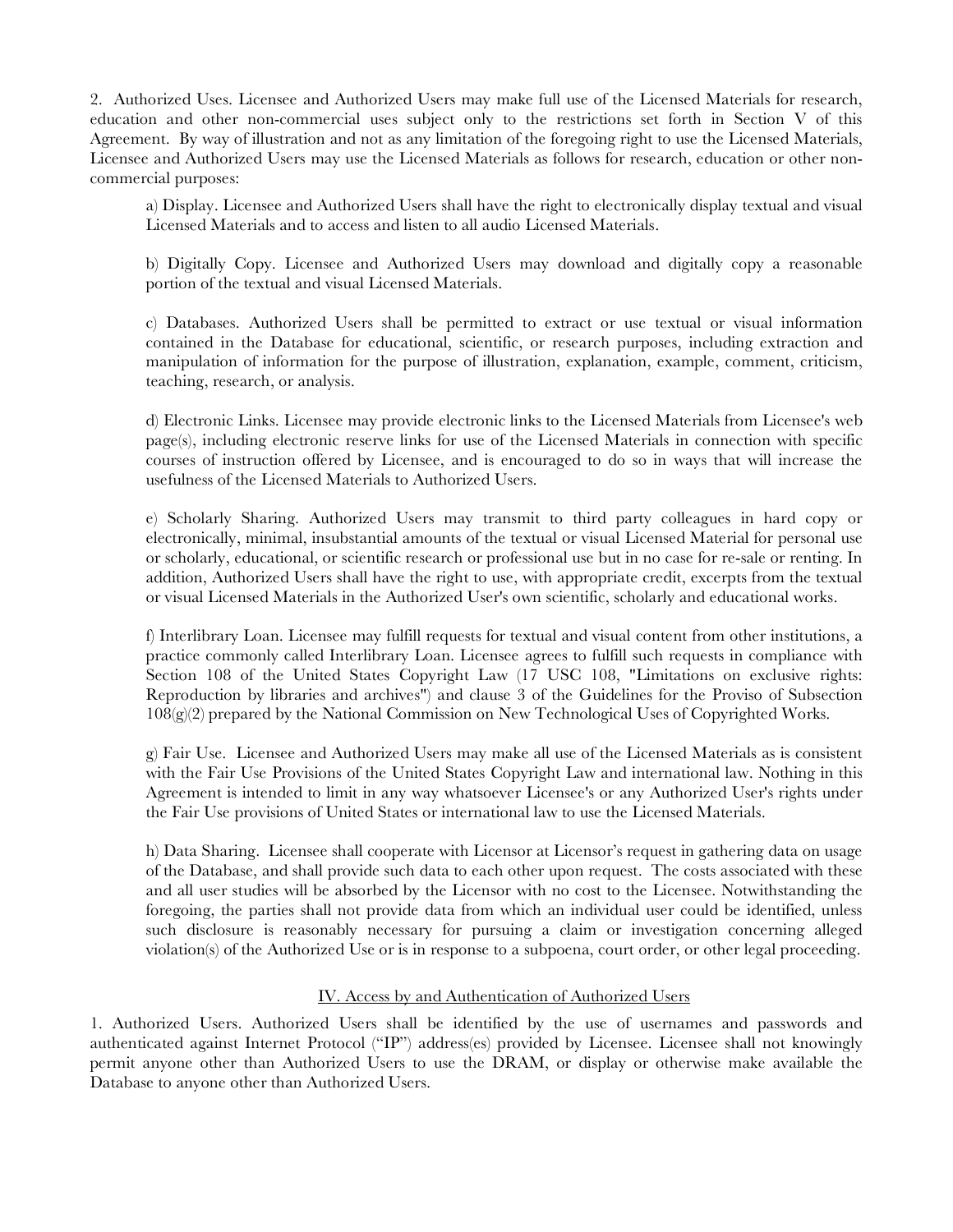2. Licensee shall use all reasonable efforts to protect DRAM from any use that is not permitted under this Agreement, and shall notify ARM of any such use of which it learns or is notified. In the event of violation of the User Rules, Licensee agrees to consider the imposition of further restrictions on access to, and streaming from, the Database. ARM and Licensee shall from time to time consult on the establishment of further measures to inform Authorized Users of the availability of DRAM and of the User Rules.

3. In the event of any unauthorized use of the Database by an Authorized User, (a) ARM may suspend or terminate such Authorized User's access to DRAM, (b) upon notice to Licensee except in exigent circumstances, ARM may suspend or terminate the access of the Internet Protocol ("IP") address(es) from which such unauthorized use occurred, and/or (c) Licensee shall suspend or terminate such Authorized User's access to the Database upon ARM's request.

### V. Restrictions on Use of Licensed Materials

1. Unauthorized Use. Licensee shall not knowingly permit anyone other than Authorized Users to use the Licensed Materials.

2. Copying or downloading of Audio Licensed Material. Licensee shall not copy or download audio Licensed Materials, or permit Authorized Users to do so.

3. Modification of Licensed Materials. Licensee shall not modify or create a derivative work of the Licensed Materials without the prior written permission of ARM, or permit Authorized Users to do so.

4. Removal of Copyright Notice. Licensee may not remove, obscure or modify any copyright or other notices included in the Licensed Materials, or permit Authorized Users to do so.

5. Commercial Purposes. Licensee may not use the Licensed Materials for bulk reproduction or distribution, or for peer-to-peer distribution of the Licensed Materials, or for commercial purposes including but not limited to the sale of the Licensed Materials, or permit Authorized Users to do so.

# VI. Monitoring Use: Maintaining Security and Protecting Privacy

1. Licensee shall use reasonable care to protect ARM's rights in the Database and to prevent any unauthorized use or copying thereof.

2. ARM and Licensee agree to maintain the confidentiality of any data relating to the usage of the Licensed Materials by Licensee and its Authorized Users. Such data may be used solely for purposes directly related to the Licensed Materials and may only be provided to third parties in aggregate form. Raw usage data, including but not limited to information relating to the identity of specific users and/or uses, shall not be provided to any third party.

### VII. Licensee Performance Obligations

Protection from Unauthorized Use. Licensee shall use reasonable efforts to inform Authorized Users of the restrictions on the use of the Licensed Materials. In the event that Licensee becomes aware of any unauthorized use of the Licensed Materials by an Authorized User, Licensee will take reasonable steps to terminate such Authorized User's access to the Licensed Materials and will reasonably cooperate with ARM to prevent the recurrence of any unauthorized use. ARM agrees that it will not take any steps to terminate an Authorized User's access to the Licensed Materials without first providing reasonable notice to Licensee and cooperating with Licensee to avoid any interruption of Licensee's access to the Licensed Materials.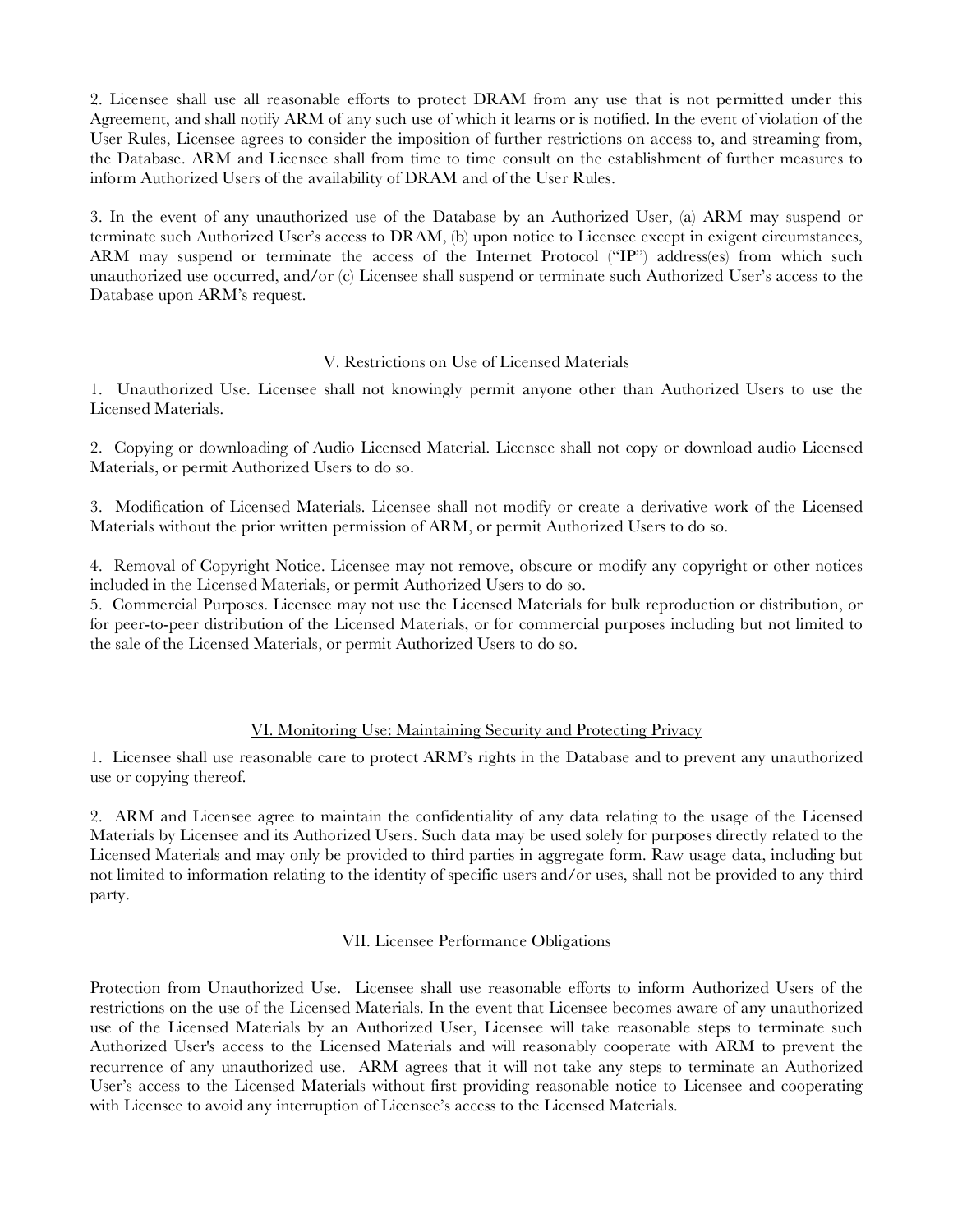#### VIII. Term and Fees

This Agreement shall commence upon execution hereof and continue in force for one (1) year. In exchange for the rights granted hereunder, Licensee agrees to pay the fees shown on attached Schedule A upon execution of this Agreement.

# IX. Termination

1. In the event that either party materially breaches any obligations under this Agreement, such party shall so notify the breaching party in writing. The breaching party shall have thirty (30) days from the receipt of notice to cure the alleged breach and to notify the non-breaching party in writing that cure has been effected. If the breach is not cured within the thirty (30) days, the non-breaching party shall have the right to terminate the Agreement without further notice.

2. Upon expiration or termination of this Agreement for cause, online access to the Licensed Materials by Licensee and Authorized Users shall be terminated. Authorized copies of Licensed Materials may be retained by Licensee or Authorized Users and used subject to the terms of this Agreement.

3. In the event of an early termination of this Agreement because the Licensed Materials are moved from Licensor's project server to another server, the parties agree that they will negotiate in good faith to enter into a license agreement to replace this Agreement so the Licensee will have uninterrupted access to the Licensed Materials.

### IXa. Proprietary Rights

1. Licensee hereby recognizes and agrees that the Database and all Intellectual Property are proprietary to ARM, subject to the rights of third parties therein. Licensee hereby warrants that it will not, during the term of this Agreement or any time thereafter, attack, dispute or contest, directly or indirectly, ARM's right and title in and to the DRAM, nor assist or aid others to do so.

2. Neither party may use the other's name or trademark(s) in a way likely to cause confusion as to the origin of goods or services, or to endorse or show affiliation with the other, except as specifically approved. Notwithstanding the foregoing, (i) Licensor may, with prior approval of the Licensee, use Licensee's name and/or the name of the Library in brochures or other materials to identify Licensee as a participant in the Database, and (ii) Licensee is encouraged to use Licensor's name to announce its participation to Authorized Users, provided that Licensee supplies Licensor with a copy of such announcements upon ARM's request.

3. Licensee may provide electronic links to DRAM from Licensee's web page(s), and is encouraged to do so in ways that will increase the usefulness of the Database to Authorized Users. ARM will provide assistance to Licensee in creating such links effectively through supplemental online instructions. Linking guidelines shall be provided in connection with the supplemental instructions and shall provide that, among other things, Licensee agrees to cooperate in testing the links and to make changes in the appearance of such links and/or in statements accompanying such links as reasonably requested by ARM. ARM may request notification of the URL(s) of Licensee's web page(s) containing such links. Other than the creation of such links, Licensee shall not modify, manipulate, or create a Derivative Work of the Database without the prior written permission of ARM.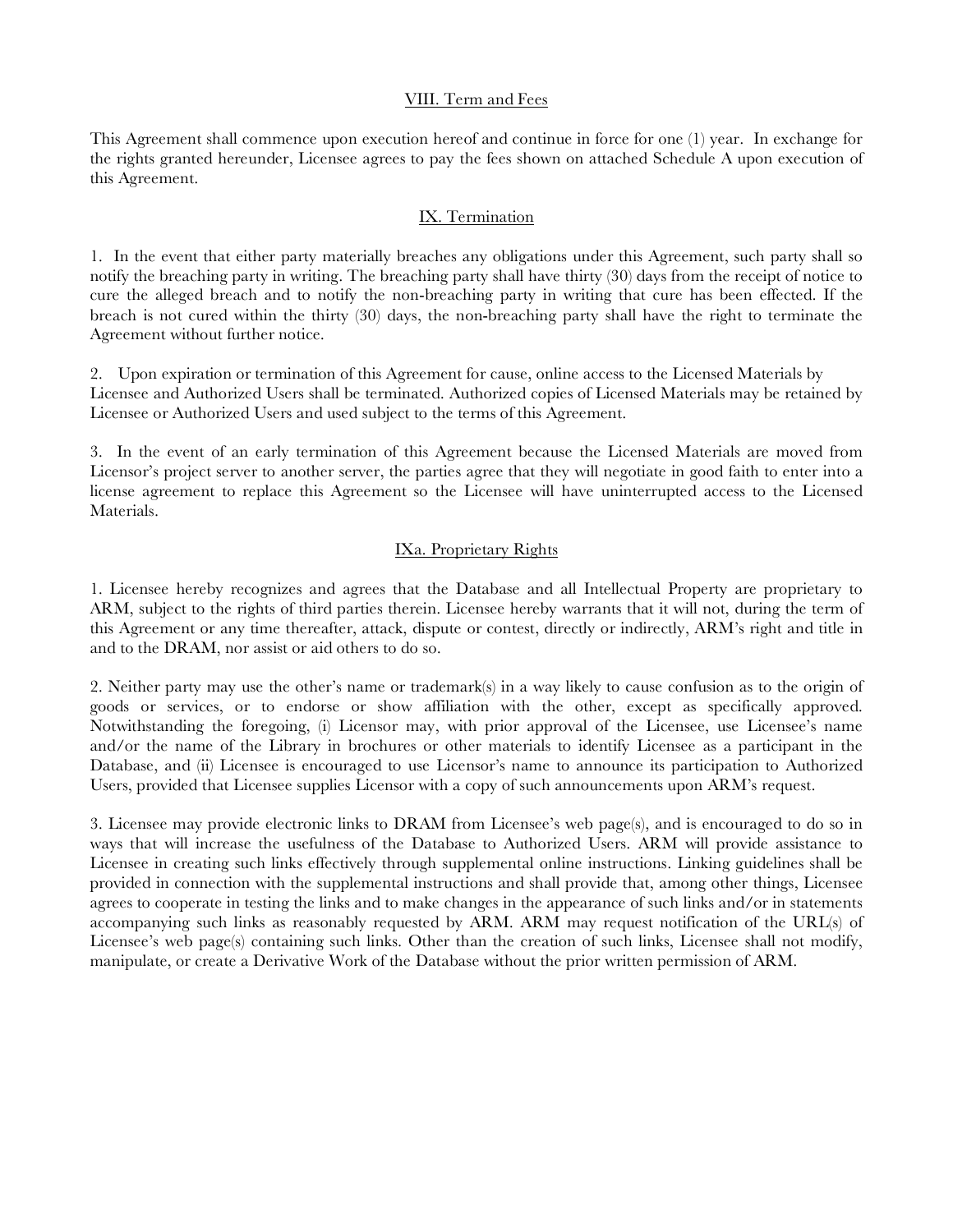#### X. Warranties; Indemnification

1. Each party hereby represents and warrants that it is duly organized and validly subsisting and has full authority to enter into this Agreement and to bind the party to the terms and conditions herein. Each party further represents and warrants that it has caused this Agreement to be executed by a duly authorized representative.

2. ARM warrants that it has the right to license the rights granted under this Agreement to use Licensed Materials, that it has obtained any and all necessary permissions from third parties to license the Licensed Materials, and that use of the Licensed Materials by Licensee and Authorized Users in accordance with the terms of this Agreement shall not infringe the copyright or other rights of any third party.

3. ARM shall defend, indemnify and hold Licensee and Authorized Users harmless for any losses, claims, damages, awards, penalties, or injuries incurred, including reasonable attorney's fees, which arise from any claim by any third party of an alleged infringement of copyright or any other right arising out of the use of the Licensed Materials by Licensee or any Authorized User in accordance with the terms of this Agreement. This indemnity shall survive the termination of this agreement. NO LIMITATION OF LIABILITY SET FORTH ELSEWHERE IN THIS AGREEMENT IS APPLICABLE TO THIS INDEMNIFICATION. Licensee shall immediately notify Licensor of any claim or threatened claim of infringement in connection with the use of the Licensed Materials hereunder, whether or not any indemnity is or may be applicable.

4. Licensee represents and warrants that (a) the list of IP addresses and/or passwords provided to ARM in accordance with Section II. 2 above is accurate and valid, and (b) Licensee shall exert reasonable efforts to maintain sufficient security with respect to such IP addresses and/or passwords such that no one other than Authorized Users is or will be able to access the Database.

5. Licensee represents and warrants that it is providing no IP addresses to ARM that would allow access to any campus other than those listed or indicated on page one of this Agreement, or for which access has otherwise been agreed in writing by ARM. ARM reserves the right to assess additional fees and require additional license terms or separate license agreements in the event that Licensee provides IP addresses pertaining to campuses other than those listed or indicated on page one of this Agreement. Licensee represents and warrants that it is not providing access to the Database to campuses other than those listed or indicated on page one of this Agreement, or for which access has otherwise been agreed to in writing by ARM. ARM reserves the right to assess additional fees and require additional license terms or separate license agreements in the event that campuses other than those listed or indicated on page one of this Agreement are sought to be added in the future.

6. The Database has been developed and is maintained with reasonable professional care. Licensor shall use reasonable efforts to provide continuous availability of DRAM, subject to periodic unavailability due to maintenance of the server(s), the installation or testing of software, the loading of Materials as they become available, and downtime related to equipment or services outside the control of Licensor, including public or private telecommunications services or internet nodes or facilities.

7. OTHER THAN THE EXPRESS WARRANTIES STATED HEREIN, THE DATABASE IS PRESENTED ON AN "AS IS" BASIS, AND LICENSOR DISCLAIMS ANY AND ALL OTHER WARRANTIES, CONDITIONS, OR REPRESENTATIONS (EXPRESS, IMPLIED, ORAL, OR WRITTEN) RELATING TO THE DATABASE OR ANY PART THEREOF, INCLUDING, WITHOUT LIMITATION, ANY AND ALL IMPLIED WARRANTIES OF FITNESS FOR A PARTICULAR PURPOSE. LICENSOR MAKES NO WARRANTIES RESPECTING ANY HARM THAT MAY BE CAUSED BY THE TRANSMISSION OF A COMPUTER VIRUS, WORM, TIME BOMB, LOGIC BOMB, OR OTHER SUCH COMPUTER PROGRAM.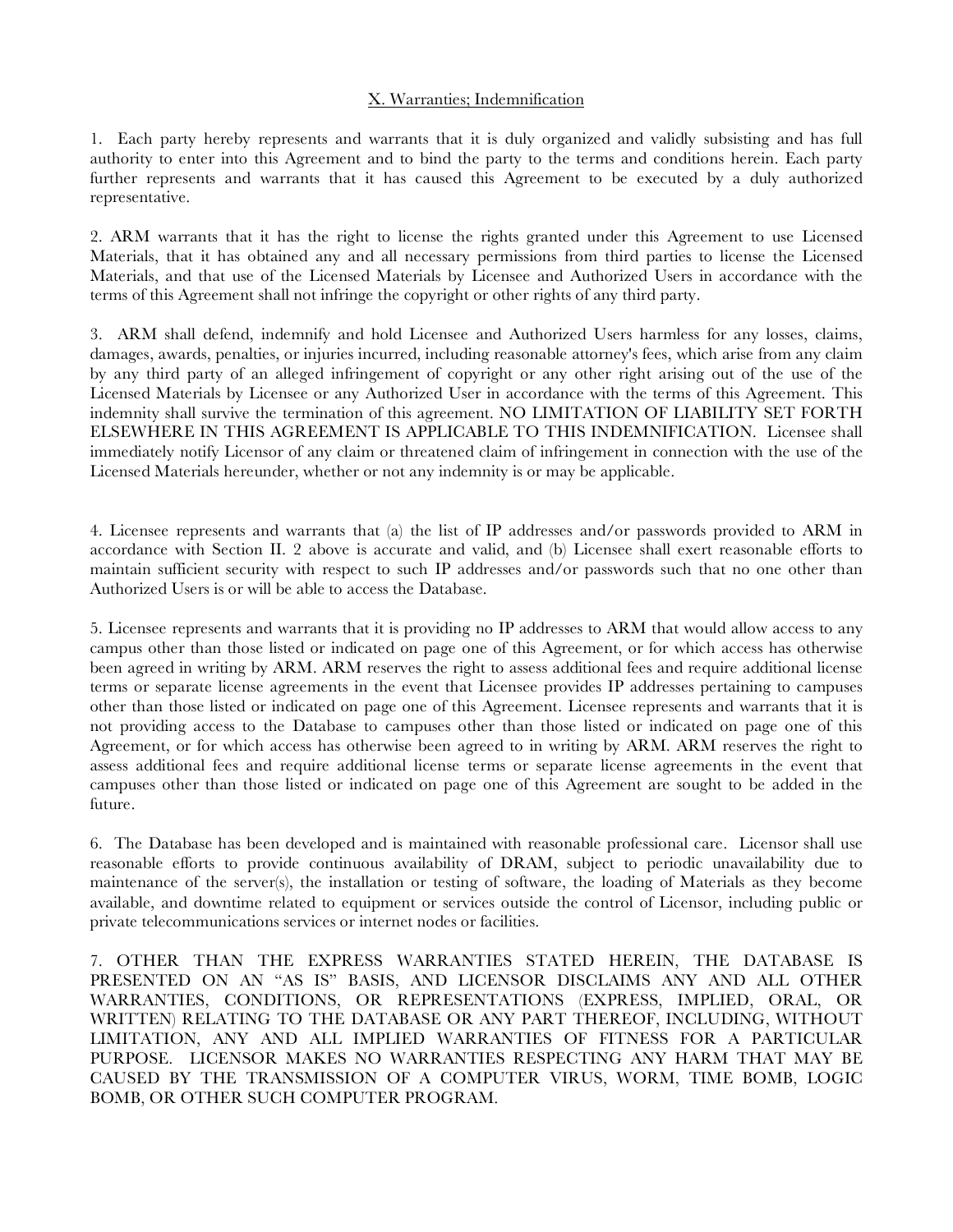8. Licensor shall not be liable for any loss, injury, claim, liability or damage of any kind resulting from the unavailability of the Database, interruption of the services provided hereunder, or arising out of or in connection with Licensee's use of Materials. If DRAM fails to operate in conformance with the terms of this Agreement, Licensee shall immediately notify Licensor, and Licensor's sole obligation shall be to repair the nonconformity. In no event shall Licensor's liability exceed the fees paid to Licensor by Licensee. Neither party shall be liable for any indirect, special, incidental, punitive or consequential damages, including but not limited to loss of data, business interruption, or loss of profits, even if advised of the possibility of a claim.

#### XI. Assignment and Transfer

Licensee may not assign, directly or indirectly, all or part of its rights or obligations under this Agreement without the prior written consent of Licensor. Any purported assignment or transfer for which such consent has not been obtained shall be null and void.

### XII. Governing Law

This Agreement shall be governed by and construed in all respects in accordance with the laws of the State of New York, applicable to contacts made and to be performed therein excluding any such laws that might direct the application of the laws of another jurisdiction. By its execution of this Agreement, each party hereby consents that it shall be subject to the exclusive jurisdiction of the Federal and State courts located in New York, for the resolution of any disputes arising from this Agreement, regardless of the place of execution or performance of this Agreement.

### XIII. Force Majeure

Neither party shall be liable in damages or have the right to terminate this Agreement for any delay or default in performing hereunder if such delay or default is caused by conditions beyond its reasonable control, including, but not limited to, Acts of God, Government restrictions (including the denial or cancellation of any export or other necessary license), wars, insurrections and/or any other cause beyond the reasonable control of the party whose performance is affected.

### XIV. Entire Agreement

This Agreement constitutes the entire agreement of the parties and supersedes all prior communications, understandings and agreements relating to the subject matter hereof, whether oral or written.

# XV. Amendment

No modification or claimed waiver of any provision of this Agreement shall be valid except by written amendment signed by authorized representatives of ARM and Licensee.

### XVI. Severability

If any provision or provisions of this Agreement shall be held to be invalid, illegal, unenforceable, or in conflict with the law of any jurisdiction, the validity, legality and enforceability of the remaining provisions shall not in any way be affected or impaired thereby.

### XVII. Waiver of Contractual Right

Waiver of any provision herein shall not be deemed a waiver of any other provision herein, nor shall waiver of any breach of this Agreement be construed as a continuing waiver of other breaches of the same or other provisions of this Agreement.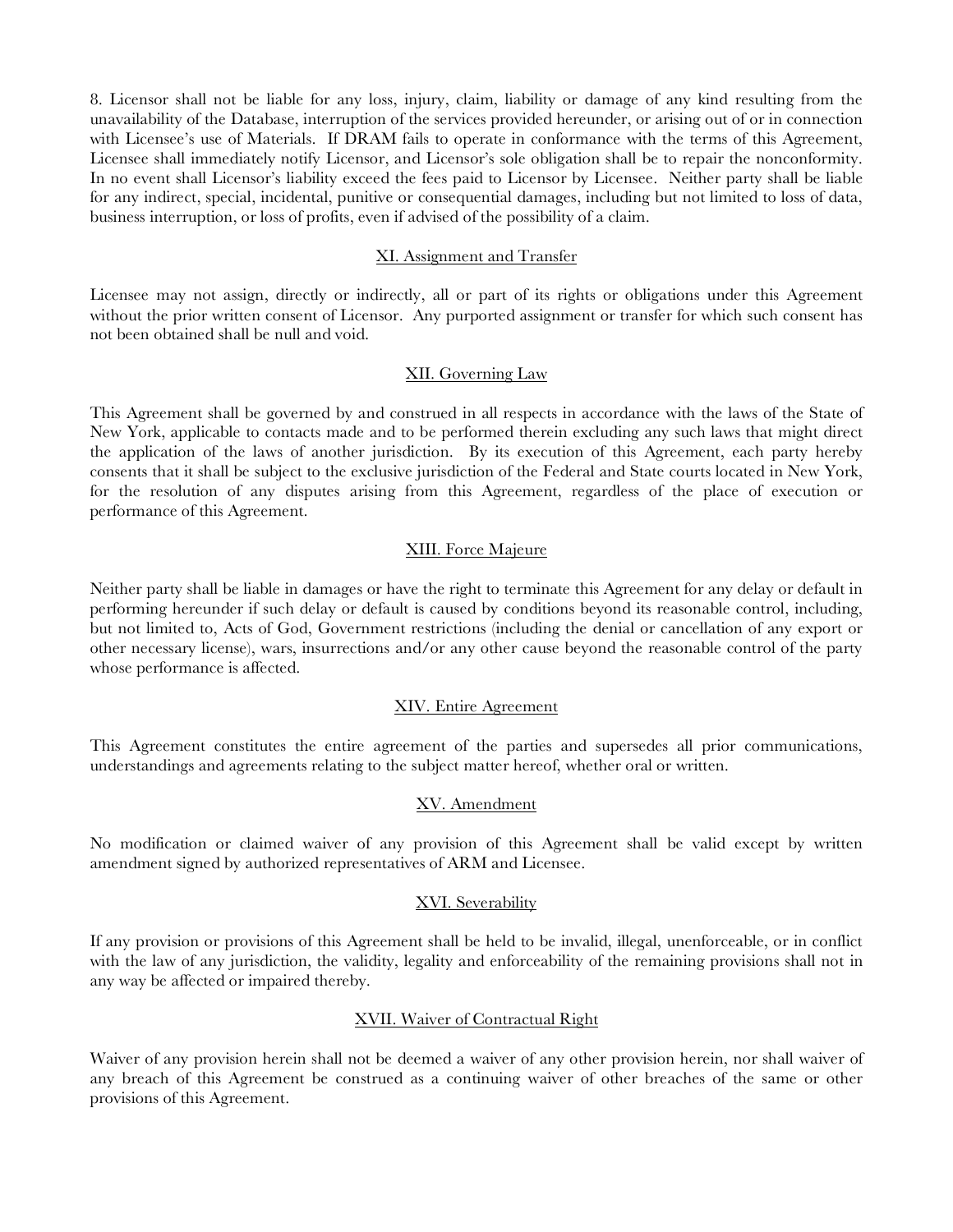#### XVIII. Notices

All notices, consents, payments, demands, requests and other communications required, desired or permitted to be given pursuant to this Agreement shall be in writing and may be hand delivered or sent by registered or certified mail, return receipt requested.

| If to ARM: | Director, Library Relations                                         |
|------------|---------------------------------------------------------------------|
|            | Anthology of Recorded Music, Inc./DRAM<br>20 Jay Street, Suite 1001 |
|            | Brooklyn, NY 11201                                                  |

If to Licensee:

Either party may from time to time change its notice address by written notice to the other party.

IN WITNESS WHEREOF, the parties have executed this Agreement by their respective, duly authorized representatives as of the date first above written.

By: \_\_\_\_\_\_\_\_\_\_\_\_\_\_\_\_\_\_\_\_\_\_\_\_\_\_\_\_\_\_\_\_\_\_\_\_\_\_\_\_\_\_\_\_\_\_\_

Print Name: Title:

Anthology of Recorded Music, Inc.

By: \_\_\_\_\_\_\_\_\_\_\_\_\_\_\_\_\_\_\_\_\_\_\_\_\_\_\_\_\_\_\_\_\_\_\_\_\_\_\_\_\_\_\_\_\_\_\_

Print Name: Lisa Kahlden

Title: President/Treasurer, Anthology of Recorded Music, Inc./DRAM